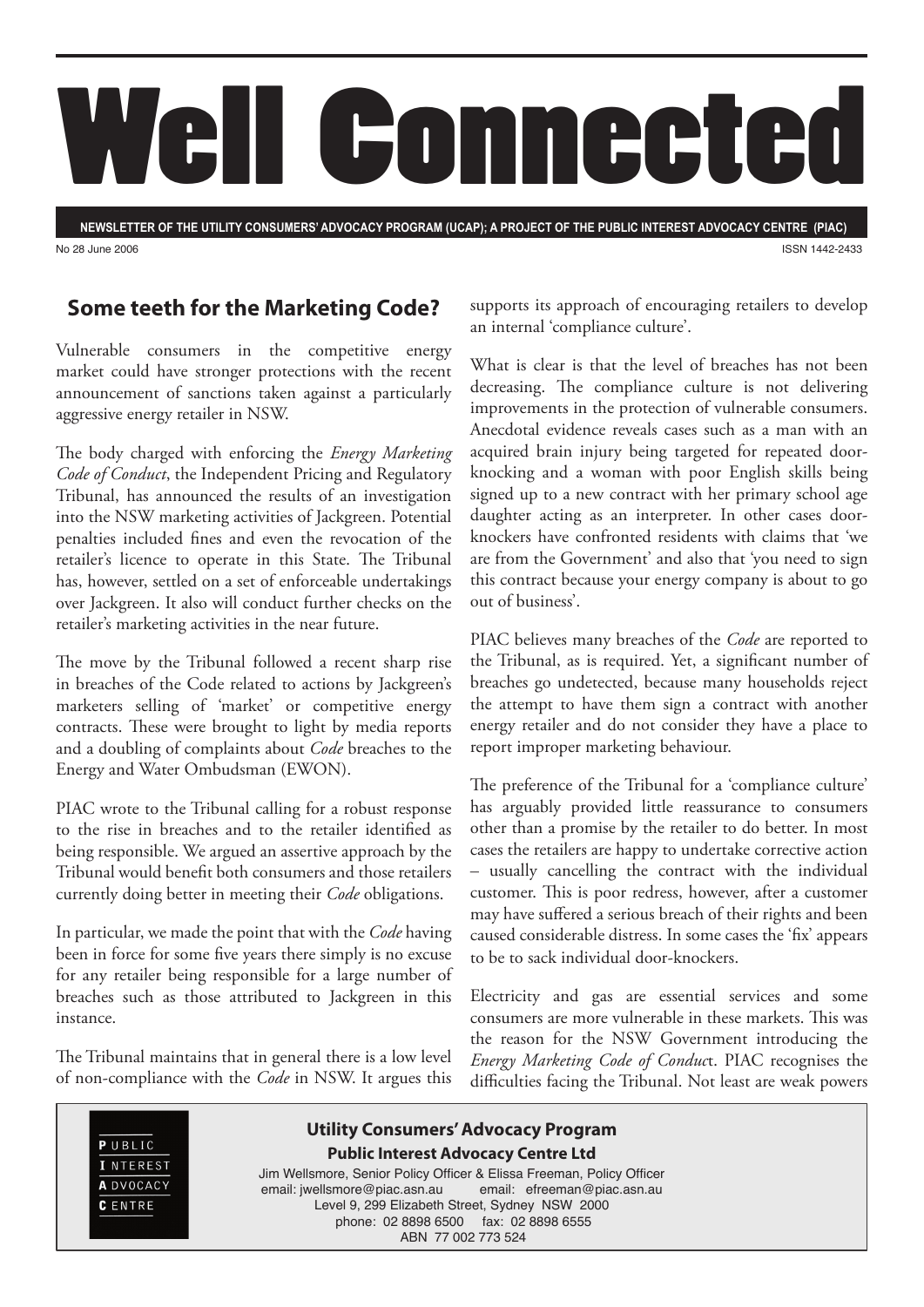of enforcement and sanction given to it by the relevant legislation. The current powers were introduced by the NSW Government without having consulted community groups such as PIAC. Clearly the time has arrived for the NSW Government to require a public review of the effectiveness of the licence enforcement powers. This is particularly important now that the Government is moving to extend these arrangements to a newly competitive water industry.

In the meantime, while the Tribunal has weak powers to impose sanctions directly onto retailers it does have other options. Most important should be an approach of public 'naming and shaming'. Currently the Tribunal publishes only very generic information about breaches of the Code. Instead PIAC proposed to the Tribunal that it commit to making public more details of individual breaches of the *Code*. For example, it should publish information about each breach including which retailer is responsible, which sections of the *Code* are involved and the details of corrective action or penalties it has imposed.

PIAC welcomes the decision of the Tribunal to publicise the outcome of its investigation and the actions taken against the errant retailer. Whether this alone results in an improved performance by the other retailers remains to be seen.

The details of the decision are available on the Tribunal website (www.ipart.nsw.gov.au). The undertakings require that Jackgreen:

- improve its compliance systems;
- undertake training and supervision of its marketing staff / contractors;
- enable consumers adversely affected by the conduct to transfer back to their original electricity supplier without cost; and
- apologise in writing to all affected customers.

## **Competing to supply your water services**

Introducing competition into an essential service is a complicated business. The energy sector in NSW is still experiencing the growing pains of an immature competitive market, as evidenced by the recent spike in marketing complaints. Now the floodgates will soon be open for privately owned businesses to enter the water and wastewater retailing business – subject to strict consumer protections and public health obligations.

If a viable business model comes forward, it is the first time residential customers will be able to exercise choice in their supplier of water and wastewater services. The new policy is a consequence of the National Competition Council's access declaration to Sydney's wastewater network, which was last year upheld by the Australian Competition Tribunal. The policy will also facilitate private businesses transferring water and wastewater via the network for non-residential use.

The NSW Government's policy framework for the access regime draws substantially from the Independent Pricing and Regulatory Tribunal's investigation into an appropriate industry structure. The policy framework establishes the principles for regulating prices and licencing providers of drinking water, recycled water and wastewater services.

Importantly, the framework secures regulated postagestamp pricing for essential residential water and wastewater services and prioritises public health objectives, including the security of water supplies. PIAC had previously argued that postage stamp pricing ensures that services remain affordable and equitable for all consumers no matter where they live. Price regulation of this nature will continue to be important where supply is only available from a monopoly provider or competition intensity is ineffective to protect consumers' economic interests.

The framework also outlines the licencing content that will provide for consumer protection measures including dispute resolutions, retailer of last resort requirements and the protection of public health. Ensuring access to an essential service requires new retailers to have a high level of social responsibility for the customers they are servicing. A high priority for PIAC is to ensure retailers offer effective hardship programs to complement debt and disconnection procedures.

Underlying these reforms is an assumption that consumers will be better off with competition in this essential service. This relies on a new entrant firm being able to provide its service at a lower cost than Sydney Water or Hunter Water, or source cheaper water than the two to supply households. Moreover, it requires that the substantial costs of the reforms are outweighed by the benefit of lower cost water and wastewater supplies. It remains questionable whether a net benefit can be delivered to the public from these reforms.

#### **Higher energy prices confirmed**

As reported in the last issue of *Well Connected*, consumers can look forward to higher prices for electricity as a result of a NSW Government decision to increase the reliability standards for the State's electricity distributors.

It remains doubtful whether the improved reliability will be welcomed by consumers who now have to fund it by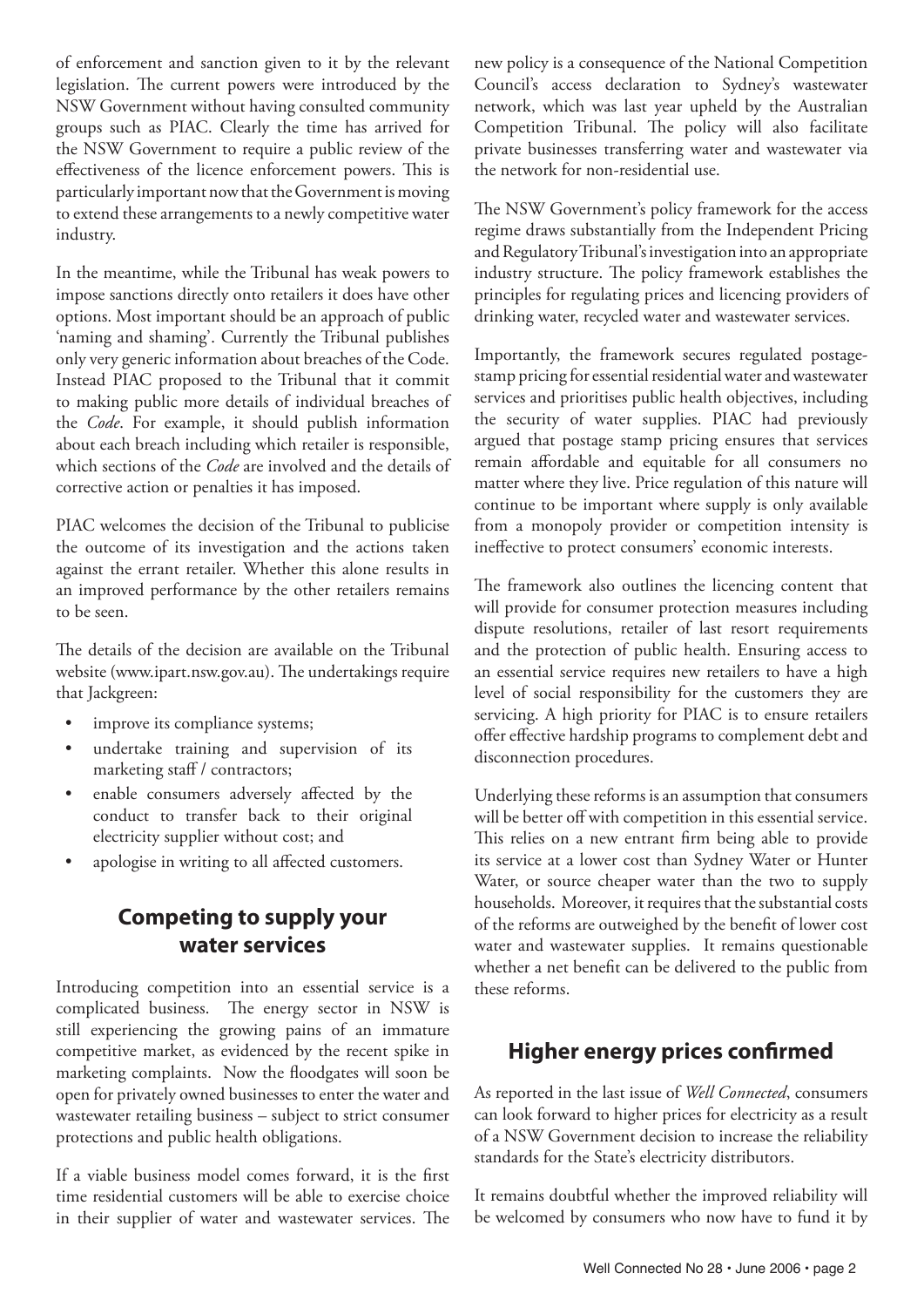higher bills. The then Minister for Utilities introduced the new standards without any consultation with the community. The Government has moved since to review the new standards, largely aimed at clarifying their wording. PIAC is yet to be consulted on this matter either.

The Independent Pricing and Regulatory Tribunal recently announced its approval for prices to rise to meet the extra costs. The Tribunal had little choice given the new standards are mandatory. It was disappointing, nonetheless, that the Tribunal did not release the independent report it commissioned prior to making its final decision. This made it difficult for PIAC and others to make their own assessment of the impact of the new reliability standards.

Some \$1.6 billion will be paid by consumers to enable the new standards to be met. No doubt the distribution businesses will welcome this increase in their revenue. However, PIAC believes that a decision involving this amount of money, funded through consumers' bills, should have been subjected to more scrutiny.

# **BASIX decision to cost the community**

A recent decision by the NSW Government to weaken BASIX has both undermined its 'green' credentials and placed extra costs onto the State's consumers.

The Government's Building Sustainability Index (BASIX) was intended to improve the energy and water efficiency of housing in NSW by establishing benchmarks for new developments and redeveloped properties. Over time NSW households should use less energy and water to achieve the same levels of comfort and lifestyle. The costs of meeting these benchmarks is to be repaid over the life of each house as the occupants save on their utility bills. However, under pressure from property developers the Government now has twice eased the obligations for efficient housing. The latest decision will benefit the builders of high-rise apartment blocks.

Ironically, recently published data shows these buildings already are the least energy efficient form of housing stock. However, the decision on energy efficiency benchmarks, made by the Planning Minister, the Hon. Frank Sartor, is a backward step for more than this reason alone.

Gradual reductions in household use of energy and water should result in less need for costly infrastructure to supply these essential services. The cost of that infrastructure invariably is met by higher prices being charged to consumers. Weaker efficiency standards for new buildings will mean higher growth in demand and higher prices for NSW consumers.

The decision is surprising given the Government recently has acknowledged the extent of pressure on infrastructure in the energy and water industries among others. Robust benchmarks under BASIX could be an important tool in addressing that issue. Even more odd is the Minister's apparent aversion to using regulation to achieve environmental outcomes. After all, the most successful tool in reducing demand for another essential service, water, has been mandatory restrictions on outdoor use. It was Minister Sartor himself who, as then Minister for Utilities, introduced this regulation.

## **The future of debt**

Years of big price hikes for water are faced by residents on the NSW Central Coast as their councils undertake costly infrastructure investment in new sources of supply.

With existing water storages falling below 20% capacity and permanent shifts in rainfall patterns, the councils' water businesses have little option but to invest in costly infrastructure. This reality is reflected in a recent price determination by the Independent Pricing and Regulatory Tribunal. That decision allocated \$180 million to the councils' capital expenditure program which will be funded by consumers in the form of higher prices.

However the price determination fails to reflect another reality – that the public is increasingly willing to use public debt to finance prudent investment in public infrastructure.

In the face of high infrastructure needs in New South Wales, the Government has acknowledged that greater public debt will now be used to finance necessary public infrastructure. The debt program, which will increase significantly in coming years, is not ringing alarm bells for financial analysts, economists or the voting public. On the contrary, there is good sense in and support for financing of public works through moderate debt programs.

Government remains in a unique position to fund infrastructure. It can borrow at levels well beyond private lending rates and have a stable income base from which to fund repayments. Public debt enables increases in future output to be funded jointly by today's ratepayer as well as the future generations that will most benefit.

Yet the Gosford/Wyong price determination has not exploited this advantage. The Tribunal's final determination noted that the councils have "extremely low levels of debt" and are "well-positioned to maintain their strong financial positions into the future" alongside their \$180 millon capital program. Maintaining such low levels of debt translates into much higher prices for today's customer.